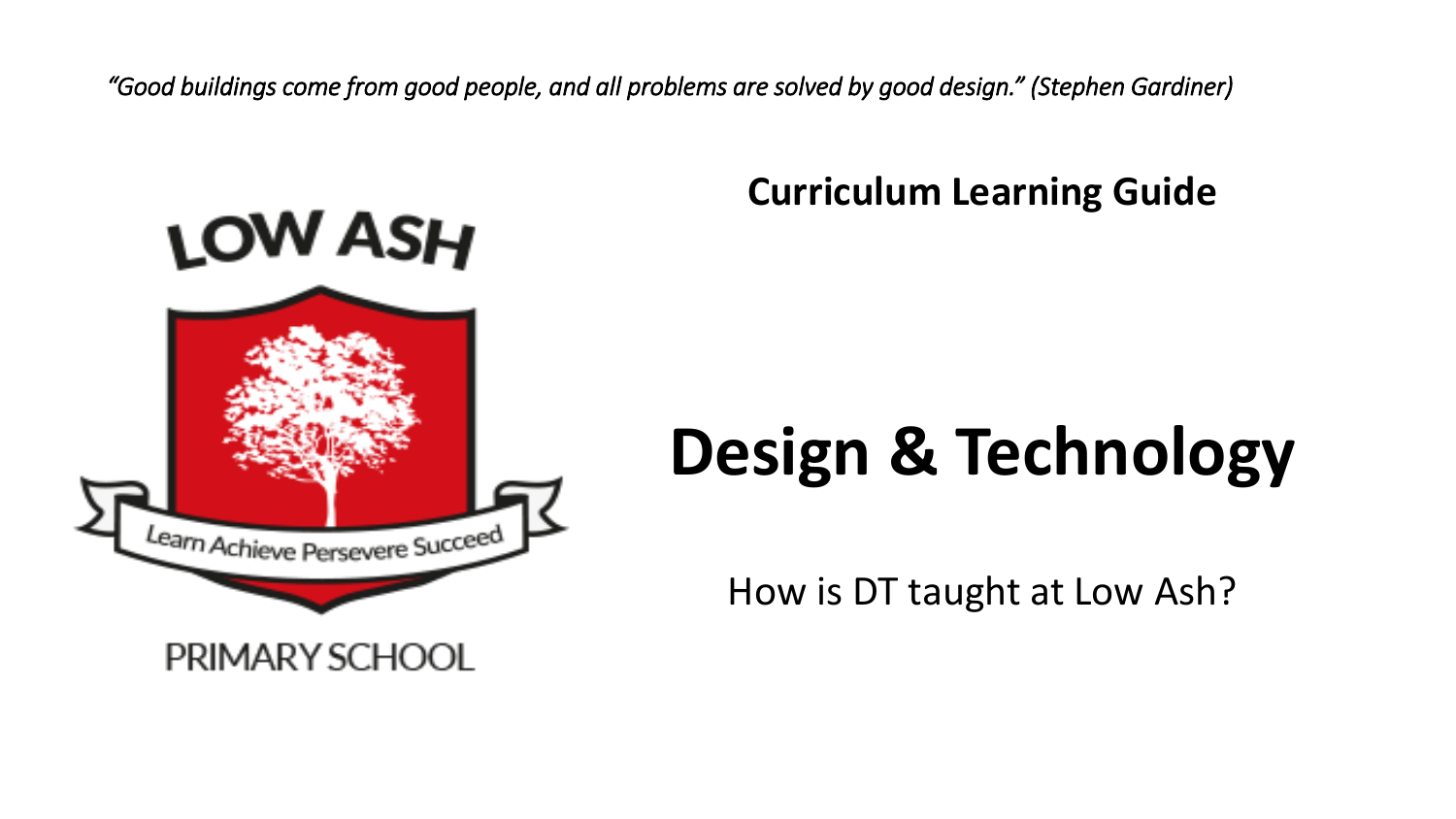At Low Ash Primary School we aim to provide children with a DT education that is relevant in today's modern world and provide skills that are transferable across the whole curriculum. We aim to encourage our children to problem solve and work creatively on both individual and shared projects. Lessons are developed to inspire children to think independently, innovatively and to develop their creative and technical understanding. We have planned our DT curriculum to allow children opportunities to research, represent ideas, explore, investigate and develop the practical expertise to make an end product. Evaluating their designs and that of others is an integral part of the process too.

#### **Implementation**

Our D.T curriculum hopes to provide appropriate subject knowledge, skills and understanding (as set out in the National Curriculum Design Technology Programmes of study)**.** Children will work in smaller groups on a rotational basis, receiving lessons from staff skilled in the appropriate curriculum provision. Children will be taught a wide range of topics including textiles, food and structures including woodwork; through this, children will develop their skills, vocabulary and resilience. We will always encourage pupils to use their own creativity and imagination to design and make products. We ask that they that solve real and relevant problems within a variety of contexts and design for a real life purpose. Here they are encouraged to consider their own and others' needs, wants and values during the planning stage. The planning is progressive and coherent, so children continue to build on prior knowledge and develop their own technical and practical expertise as they progress through the DT programme of study.

### In EYFS pupils will:

- Be encouraged to talk about what they are making and produce pencil sketch designs
- Be introduced to a variety of construction materials.
- Learn how to use tools safely and appropriately
- Be Shown how to construct, stack and stick create closed and open structures.
- Be encouraged to talk about if their design has worked and evaluate their success and how to make something better..
- Join in group cooking activities and learn how to chop, measure and stir independently.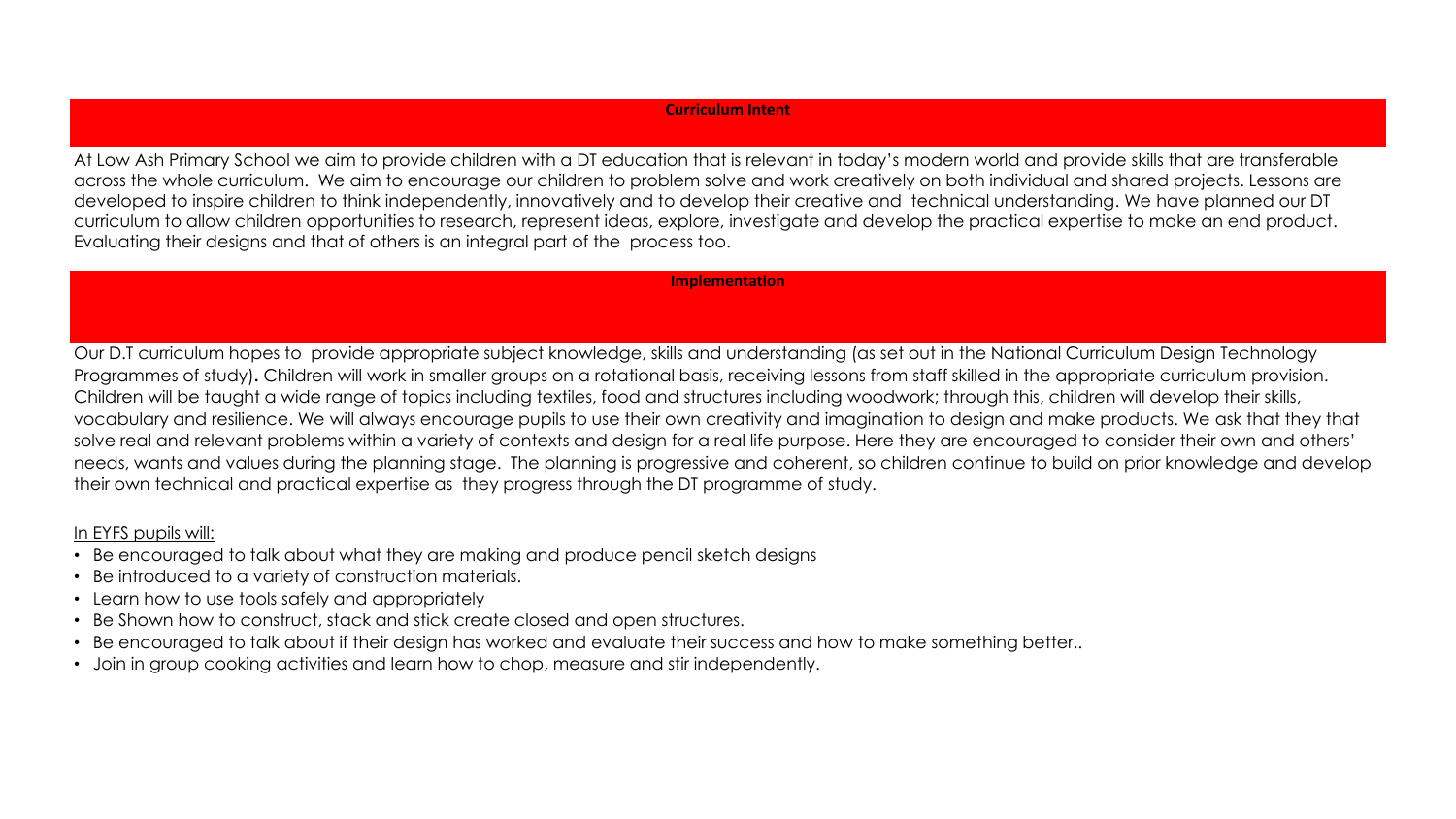In KS1 pupils will:

- Begin to design using their own ideas
- Create and annotate plans. Consider resources needed and the best materials to use.
- Use tools safely and appropriately, choosing the best tool for the job.
- Begin to look at how something works.
- Develop ideas on how to improve a design through carefully considered evaluation
- Weigh carefully and chop food safely.
- Understand cooking healthy food options
- How to select the best textiles for a project and simple joining stitches
- In KS2 pupils will:
- Design following set criteria and will be able to explain their choices of the materials they selected
- Create a product for a specific purpose e.g. pencil cases, Victorian toys, felt key- rings
- Develop their skills and technical understanding by using more demanding equipment, such as the drill and hack saw.
- Evaluate designs referring back to product design criteria. Suggest improvements and strengthen the quality of their product.
- Begin to use simple IT software as part of the design process .
- Investigate where our food comes from and how it is processed. Start to consider seasonality when designing recipes throughout the year.
- Develop their technical understanding of scientific based systems e.g. gears and pulleys.

**Impact**

Within our design and technology curriculum we aim to encourage pupils to combine practical skills with an understanding of aesthetic, social and environmental issues, as well as functions and industrial practices. This will allow them to reflect on and evaluate present and past design and technology, its uses and its impact. We want them to enjoy the subject and to be able to confidently apply skills to other areas of the curriculum. As designers, children will develop skills and attributes they can use beyond primary school, secondary, college and into adulthood.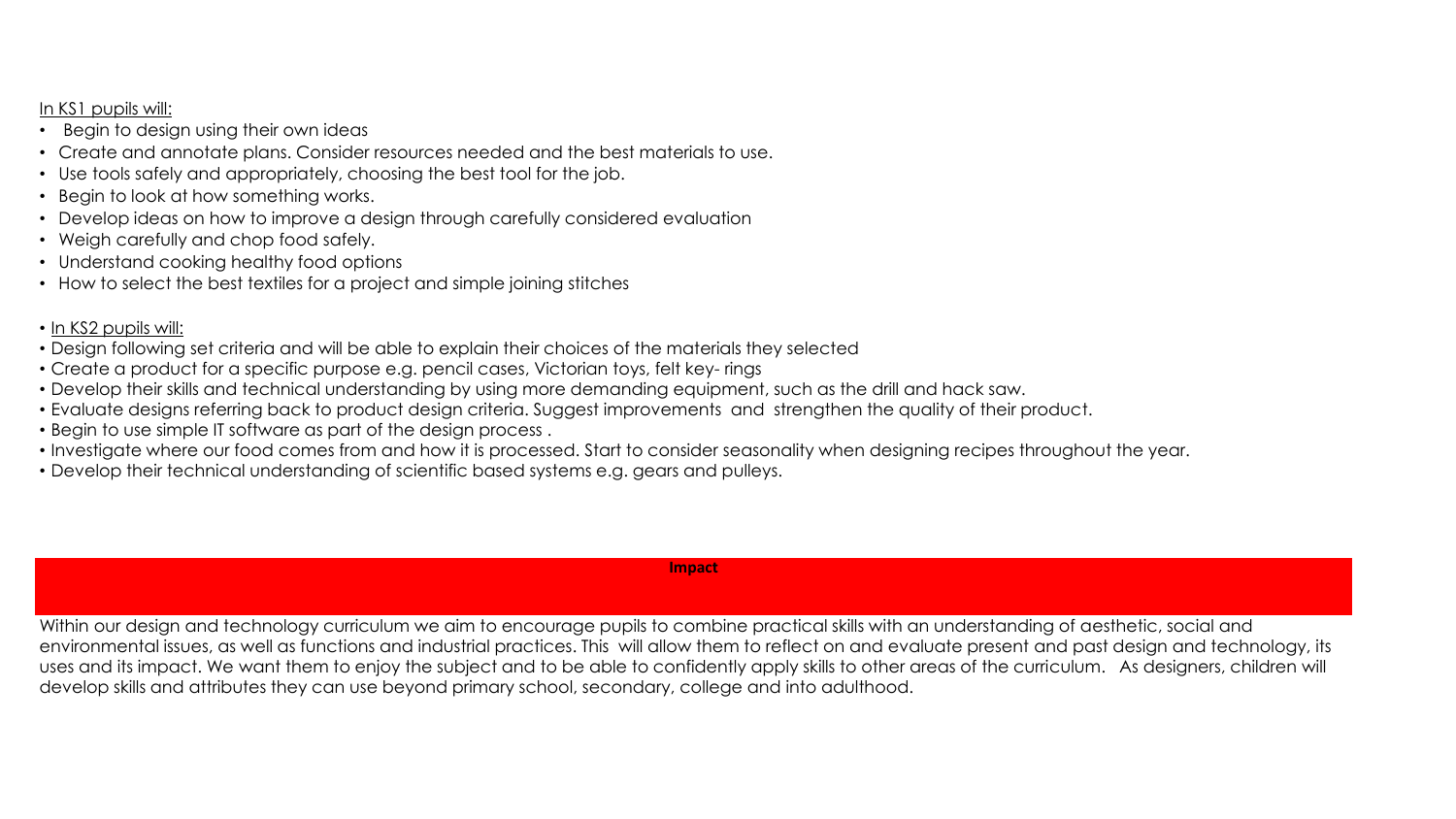

| Designing-<br>Purposeful and functional<br>Based on design criteria<br>(generate ideas/model and<br>communicate ideas/draw/<br>make templates & use of It<br>where appropriate) | Making-<br>Using tools and equipment<br>Cutting/shaping/joining/<br>finishing)<br>Selection of materials<br>according to their<br>characteristics                                                                                               | $Exalulation-$<br>Of Existing products<br>Of ideas against design<br>criteria | Technical Knowledge<br>Building structures<br>Strengthening<br>Explore mechanisms<br>(wheels/axles/levers/slide | Food Technology-<br>Preparing food<br>Understanding a healthy<br>and varied diet<br>Understanding where food<br>comes from |
|---------------------------------------------------------------------------------------------------------------------------------------------------------------------------------|-------------------------------------------------------------------------------------------------------------------------------------------------------------------------------------------------------------------------------------------------|-------------------------------------------------------------------------------|-----------------------------------------------------------------------------------------------------------------|----------------------------------------------------------------------------------------------------------------------------|
| . Talk about what they are<br>making<br>· Pencil sketching (plans) for<br>design builds                                                                                         | · Uses various construction<br>materials<br>• Beginning to construct, stack<br>blocks vertically and<br>horizontally, making<br>enclosures and creating<br>spaces<br>· Experiments with blocks<br>· Realises tools can be used<br>for a purpose | · Discuss if it worked                                                        | · Stick<br>· Stack                                                                                              | Simple chopping of soft<br>fruit under close<br>supervision<br>· Tasting a variety of<br>foods                             |
|                                                                                                                                                                                 |                                                                                                                                                                                                                                                 | Greater depth Nursery                                                         |                                                                                                                 |                                                                                                                            |
| Clear communication<br>Ideas generated from<br>suggestions made or<br>examples given.                                                                                           | • Competent use of tools and<br>materials to produce a model<br>with plan in mind                                                                                                                                                               | · Suggest how to improve<br>models                                            | · Trail and error observed<br>when selecting ways to<br>join materials (not just<br>those suggested)            | Holds food carefully<br>when chopping                                                                                      |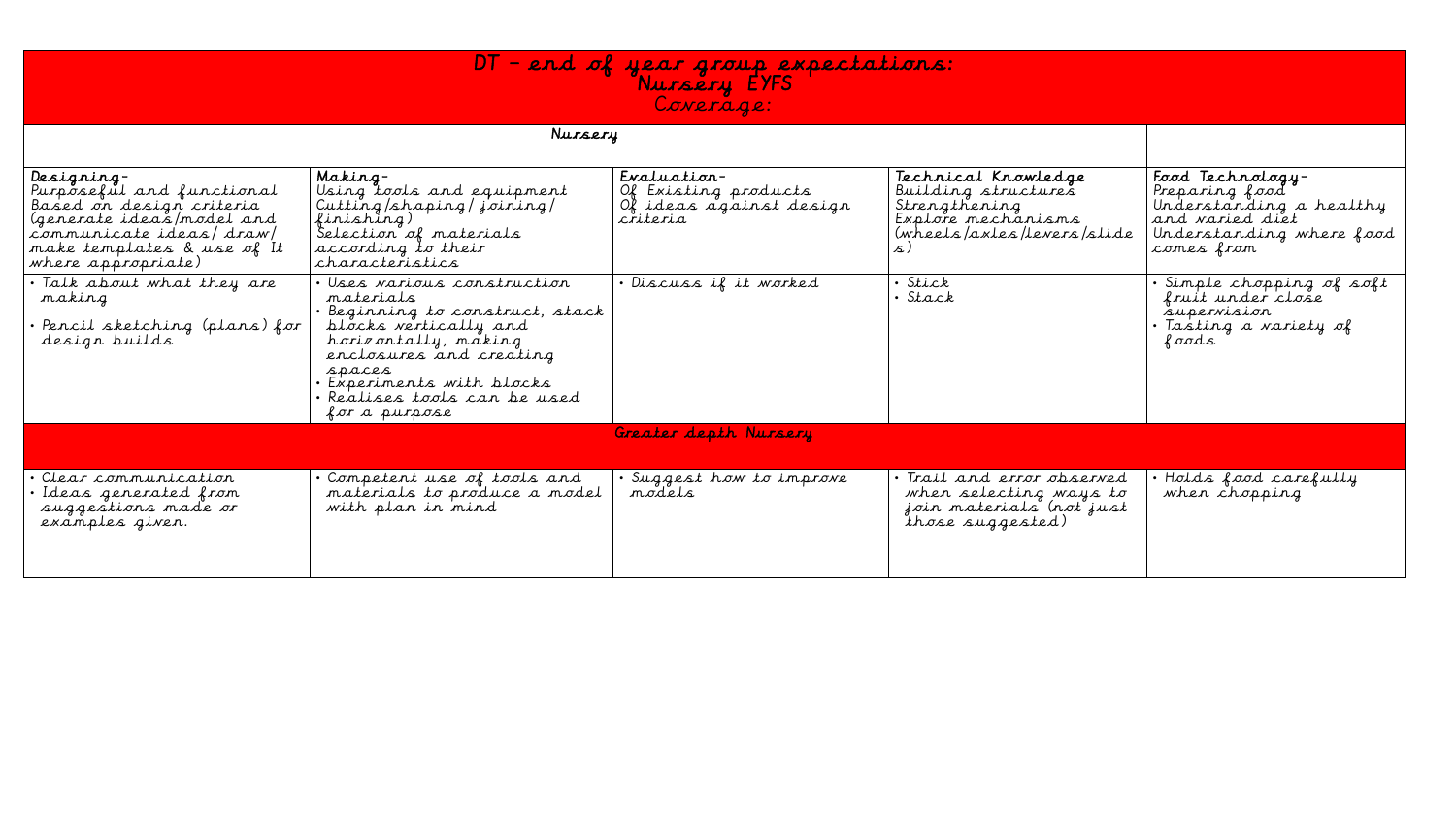## DT – end of year group expectations: Reception EYFS Coverage:

#### Reception

| Designing-<br>Purposeful and functional<br>Based on design criteria<br>(generate ideas/model and<br>communicate ideas/draw/<br>make templates & use of It<br>where appropriate) | Making-<br>Using tools and equipment<br>Cutting/shaping/joining/<br>finishing)<br>Selection of materials<br>according to their<br>characteristics                                                     | Evaluation-<br>Of Existing products<br>Of ideas against design<br>criteria                                               | Technical Knowledge<br>Building structures<br>Strengthening<br>Explore mechanisms<br>(wheels/axles/levers/slide<br>$\mathcal{L}$ . | Food Technology-<br>Preparing food<br>Understanding a healthy<br>and varied diet<br>Understanding where food<br>comes from                               |
|---------------------------------------------------------------------------------------------------------------------------------------------------------------------------------|-------------------------------------------------------------------------------------------------------------------------------------------------------------------------------------------------------|--------------------------------------------------------------------------------------------------------------------------|------------------------------------------------------------------------------------------------------------------------------------|----------------------------------------------------------------------------------------------------------------------------------------------------------|
| Discuss and plan before<br>puilding<br>· Pencil sketch design<br>Decide what materials to<br>use                                                                                | • Joins construction pieces<br>together to build and<br>balance.<br>Realises tools are used for a<br>purpose<br>Constructs with a purpose in<br>mind<br>Uses simple tools safely and<br>appropriately | • Can talk about and<br>evaluate their models. Did<br>they work? Did they go<br>wrong? How could they<br>make it better? | • Explore structures<br>• Trial and error<br>• Can we stop it breaking?                                                            | · Simple chopping of soft<br>fruit under close<br>supervision<br>• Tasting a variety of<br>foods<br>· Understanding of<br>healthy and unhealthy<br>foods |
|                                                                                                                                                                                 |                                                                                                                                                                                                       | Greater depth Reception                                                                                                  |                                                                                                                                    |                                                                                                                                                          |
| Clear design and materials<br>specifically selected for a<br>task                                                                                                               | Understands the need for<br>safety when using tools<br>Selects appropriate joining<br>materials for task in hand                                                                                      | . Can alter design as<br>reeded during<br>construction to improve<br>end result                                          | · Understands need for<br>secure base when tower<br>puilding                                                                       | · Recognises how to use<br>tool safely.<br>· Understands why we<br>need to eat healthily.                                                                |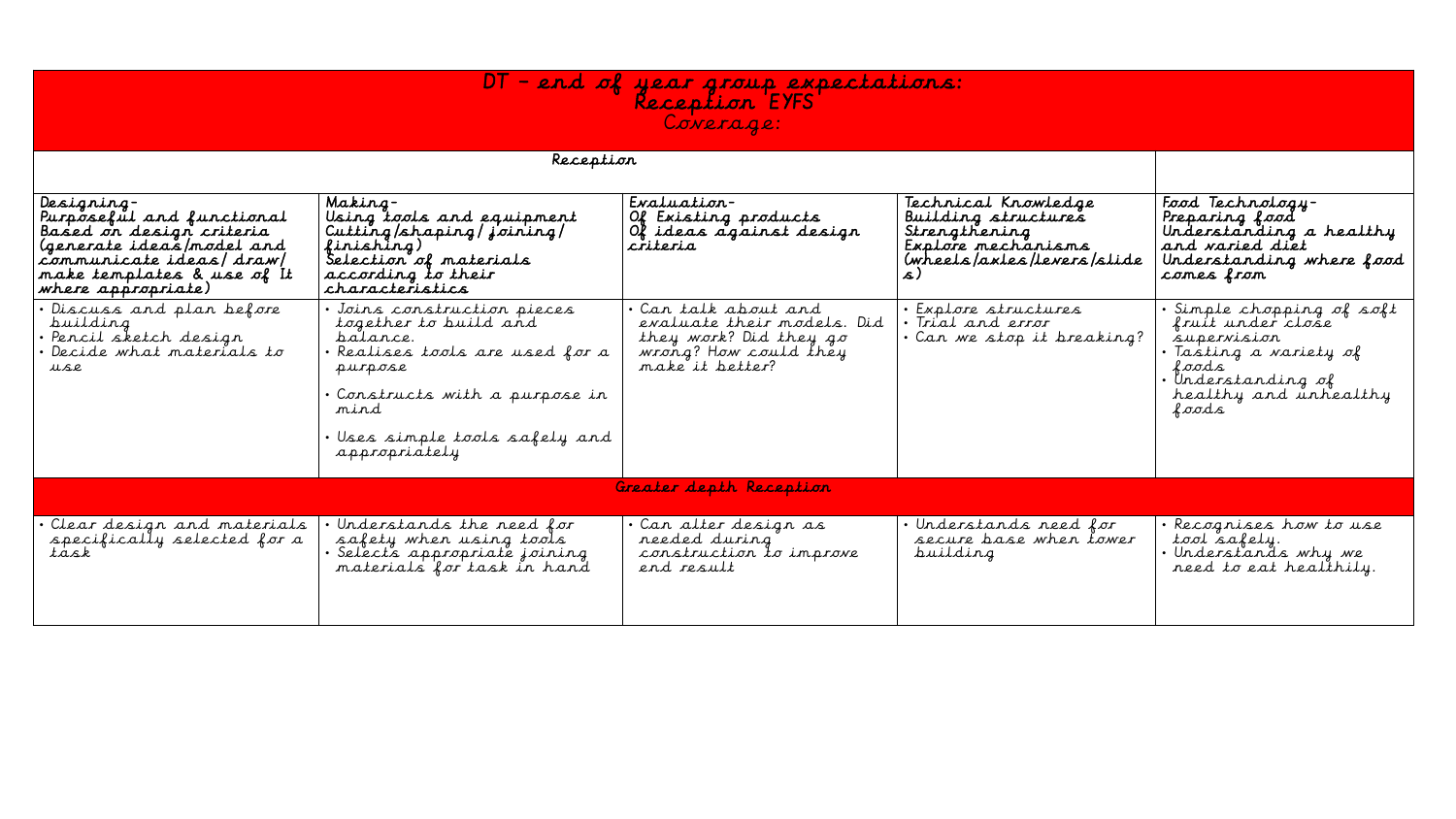DT – end of year group expectations: Year 1 Coverage:

| Designing-<br>Purposeful and functional<br>Based on design criteria<br>(generate ideas/model and<br>communicate ideas/ draw/<br>make templates & use of It<br>where appropriate) | Making-<br>Using tools and equipment<br>(Cutting/shaping/joining/<br>finishing)<br>Selection of materials<br>according to their<br>characteristics | $Exaluation-$<br>Of Existing products<br>Of ideas against design<br>criteria                           | Technical Knowledge<br>Building structures<br>Strengthening<br>Explore mechanisms<br>(wheels/axles/levers/slide | Food Technology-<br>Preparing food<br>Understanding a healthy<br>and varied diet<br>Understanding where food<br>comes from |
|----------------------------------------------------------------------------------------------------------------------------------------------------------------------------------|----------------------------------------------------------------------------------------------------------------------------------------------------|--------------------------------------------------------------------------------------------------------|-----------------------------------------------------------------------------------------------------------------|----------------------------------------------------------------------------------------------------------------------------|
| · Use own ideas to design<br>· Explain own ideas<br>· Design product that moves<br>· Make a simple plan before<br>making                                                         | · Use own ideas<br>. Make moving product<br>· Choose appropriate resources<br>and tools                                                            | · Describe how something<br>works<br>· Explain what works well/<br>not so well in their<br>product     | · Make a model stronger                                                                                         | · Cut food safety                                                                                                          |
|                                                                                                                                                                                  |                                                                                                                                                    | Greater Depth Year 1                                                                                   |                                                                                                                 |                                                                                                                            |
| · Relate ideas to examples<br>they have seen<br>Consider who would enjoy<br>their design                                                                                         | . Explain why a certain tool is<br>the best for a task<br>· Develop and embellish<br>moving product.                                               | • Relate evaluation to<br>products used<br>Compare products and<br>discuss strengths and<br>weaknesses | . Ability to use technical<br>vocabulary to reasoning                                                           | · Understand how to keep<br>themselves safe                                                                                |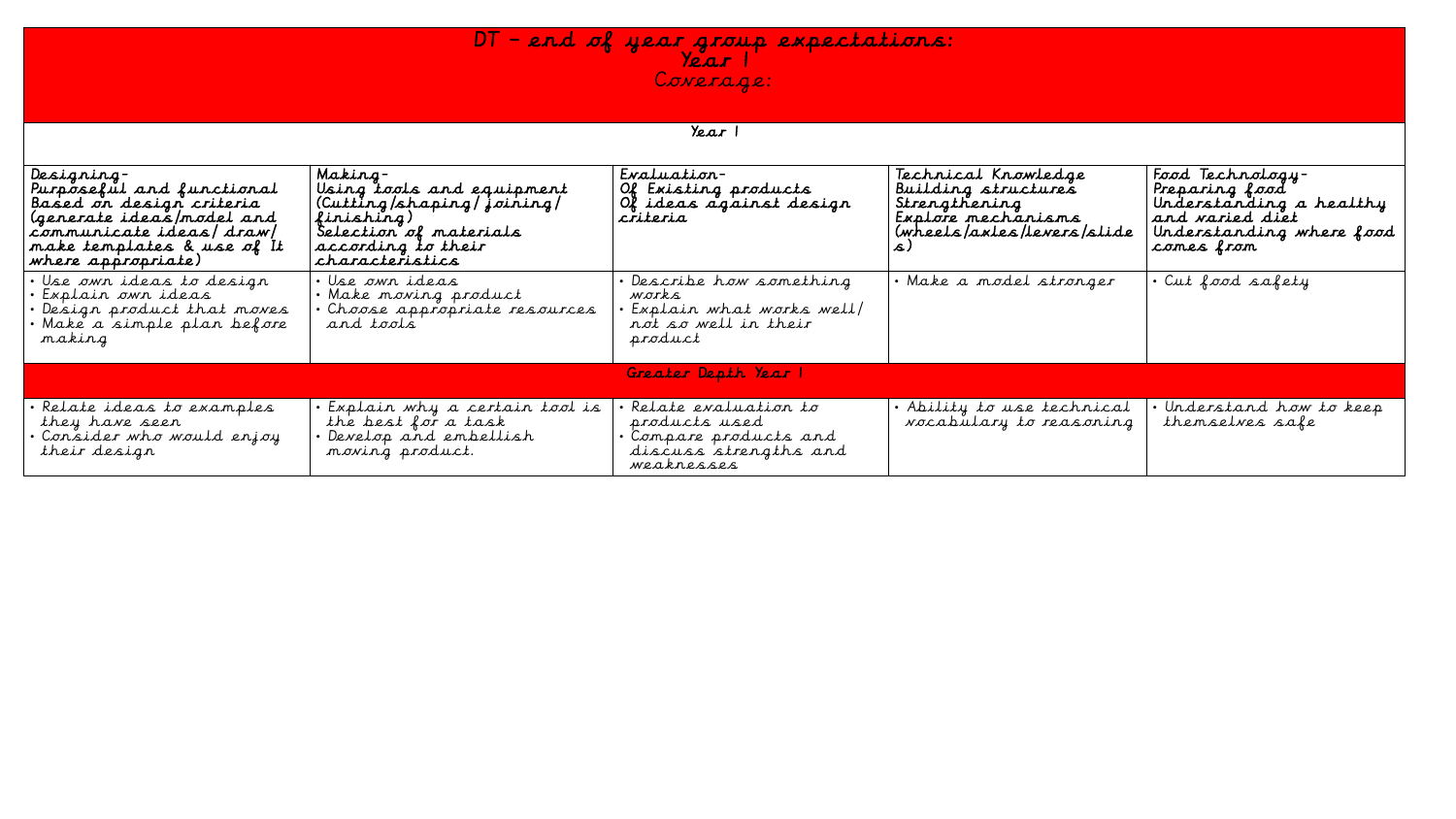## DT – end of year group expectations: Year 2 Coverage:

|  |  | Year |  |
|--|--|------|--|
|--|--|------|--|

| Designing-<br>Purposeful and functional<br>Based on design criteria<br>(generate ideas/model and<br>communicate ideas/draw/<br>make templates & use of It<br>where appropriate) | Making-<br>Using tools and equipment<br>(Cutting/shaping/joining/<br>finishing)<br>Selection of materials<br>according to their<br>characteristics | $Exaluation-$<br>Of Existing products<br>Of ideas against design<br>cřiteria  | Technical Knowledge<br>Building structures<br>Strengthening<br>Explore mechanisms<br>(wheels/axles/levers/slide | Food Technology-<br>Preparing food<br>Understanding a healthy<br>and varied diet<br>Understanding where food<br>comes from |
|---------------------------------------------------------------------------------------------------------------------------------------------------------------------------------|----------------------------------------------------------------------------------------------------------------------------------------------------|-------------------------------------------------------------------------------|-----------------------------------------------------------------------------------------------------------------|----------------------------------------------------------------------------------------------------------------------------|
| . Think of an idea then plan<br>Explain why then have<br>chosen specific textiles                                                                                               | • Choose own tools and<br>materials and explain why<br>they have been chosen<br>• Joining in different ways<br>· Measuring materials               | Explain what worked                                                           | • Make a model stronger<br>and more stable<br>• Use wheels and axles<br>when appropriate                        | • Weigh ingredients<br>• Describe the ingredients<br>used when making a<br>dish or cake                                    |
|                                                                                                                                                                                 |                                                                                                                                                    | Greater depth Year 2                                                          |                                                                                                                 |                                                                                                                            |
| • Communicate the benefits<br>of using select materials                                                                                                                         | · Accurate measuring<br>• To alter joining methods as<br>reeded                                                                                    | • Explain what they would<br>change if they carried out<br>the activity again | • Understand how to<br>improve the quality of<br>the mechanism by<br>considering the<br>products used           | • Independent weighing<br>· Understand why<br>ingredients are used in<br>a recipe.                                         |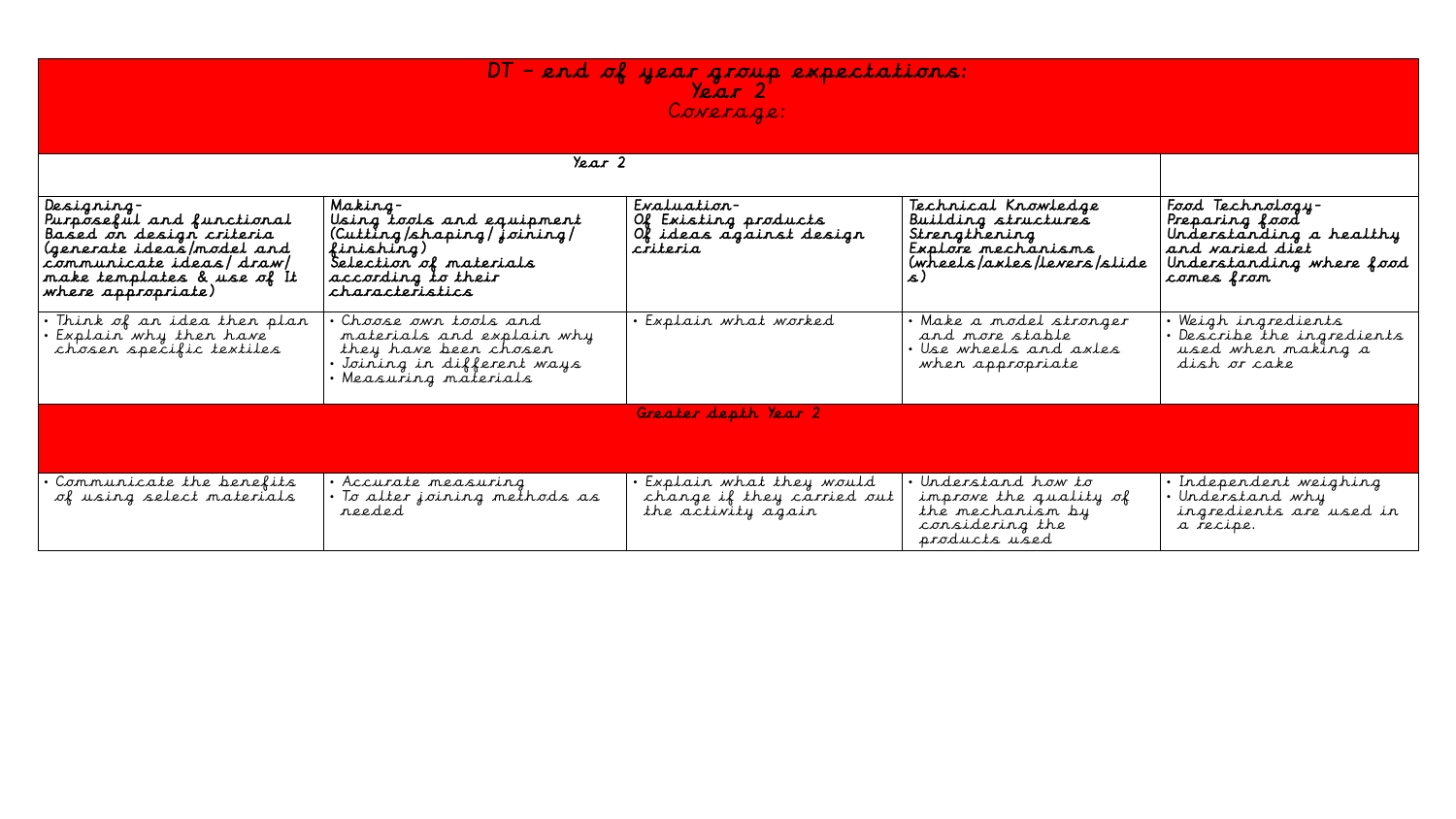DT – end of year group expectations: Year 3 Coverage:

#### Year 3

| Designing-<br>Purposeful and functional<br>Based on design criteria<br>(generate ideas/model and<br>communicate ideas/draw/<br>make templates & use of It<br>where appropriate) | Making-<br>Using tools and equipment<br>Cutting/shaping/joining/<br>finishing)<br>Selection of materials<br>according to their<br>characteristics                         | Evaluation-<br>Of Existing products<br>Of ideas against design<br>criteria                                               | Technical Knowledge<br>Building structures<br>Strengthening<br>Explore mechanisms<br>(wheels/axles/levers/slide               | Food Technology-<br>Preparing food<br>Understanding a healthy<br>and varied diet<br>Understanding where food<br>comes from                                                                |
|---------------------------------------------------------------------------------------------------------------------------------------------------------------------------------|---------------------------------------------------------------------------------------------------------------------------------------------------------------------------|--------------------------------------------------------------------------------------------------------------------------|-------------------------------------------------------------------------------------------------------------------------------|-------------------------------------------------------------------------------------------------------------------------------------------------------------------------------------------|
| • Prove a design meets the<br>criteria<br>• Design product and<br>consider what it looks like<br>• Choose materials for<br>suitability and<br>attractiveness                    | • Follow a plan<br>Select appropriate tools and<br>methods for a task<br>• Make a product with<br>mechanical and electrical<br>components<br>· Measure and cut accurately | Explain how to improve a<br>finished model<br>Understand why a product<br>has/hasn't worked                              | Know how to strengthen<br>(stiffening and<br>reinforce parts of the<br>structure)<br>• Use simple IT program in<br>the design | Describe how food<br>ingredients come<br>together<br>• Weigh ingredients and<br>follow a recipe<br>· Talk about healthy and<br>unhealthy foods<br>• Know when food is ready<br>to harvest |
|                                                                                                                                                                                 |                                                                                                                                                                           | Greater depth Year 3                                                                                                     |                                                                                                                               |                                                                                                                                                                                           |
|                                                                                                                                                                                 |                                                                                                                                                                           |                                                                                                                          |                                                                                                                               |                                                                                                                                                                                           |
| • Refer back to design<br>criteria in planning                                                                                                                                  | • Be methodical in their<br>preparation<br>• Explain why each tool is<br>appropriate for the task<br>· Réfer to scientific knowledge<br>where appropriate                 | Refer back to design<br>criteria to see if design<br>prief was met<br>Explain how to improve<br>their product next time. | · Relate to previous<br>knowledge<br>• Competent use of ICT                                                                   | . Know what is happening<br>to ingredients when<br>cooked/baked<br>• Follow a recipe<br>independently<br>· Suggest how to make the<br>meal healthier.                                     |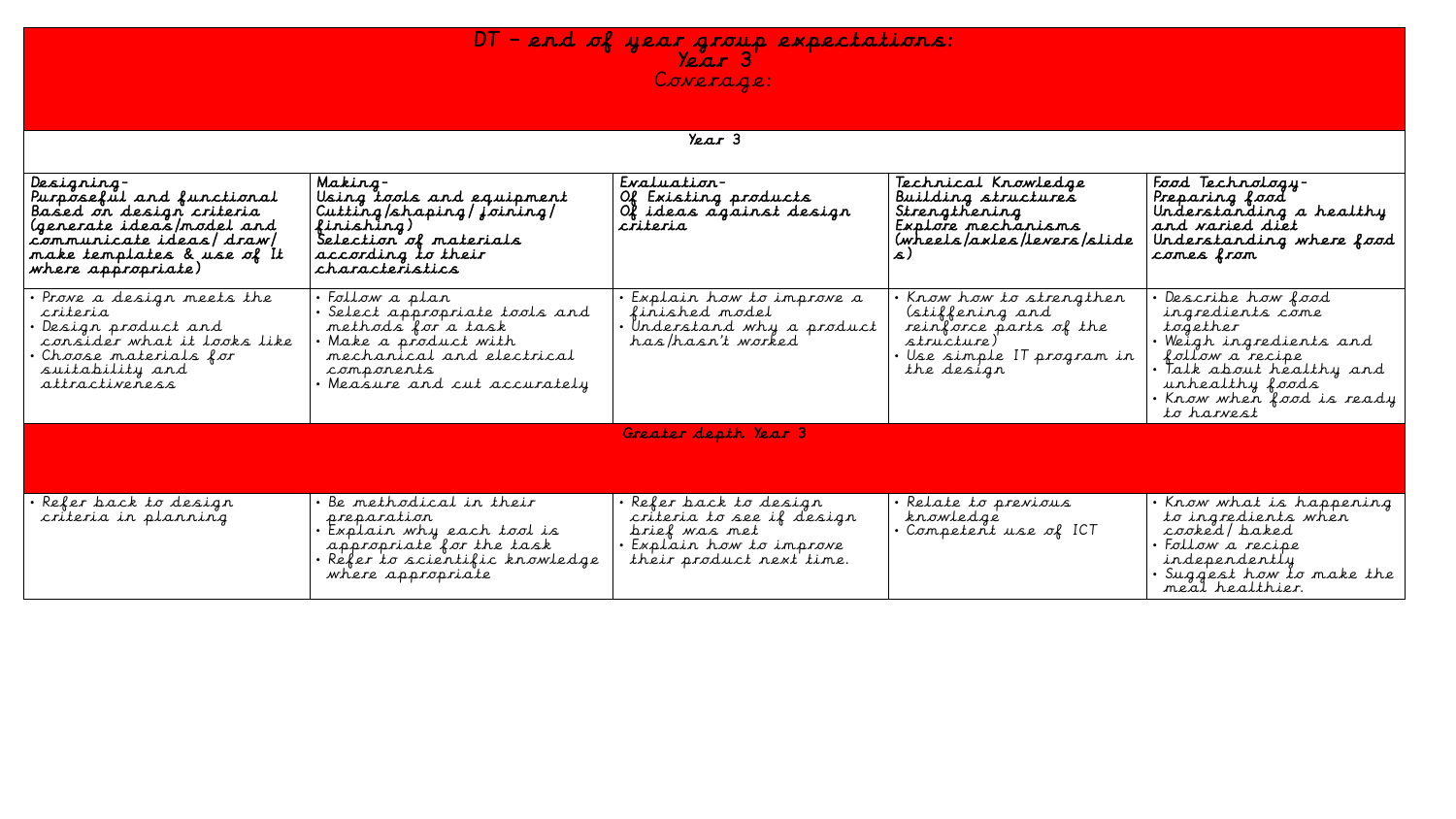#### DT – end of year group expectations: Year 4 Coverage:

Year 4

| Designing-<br>Purposeful and functional<br>Based on design criteria<br>(generate ideas/model and<br>communicate ideas/draw/<br>make templates & use of It<br>where appropriate) | Making-<br>Using tools and equipment<br>Cutting/shaping/joining/<br>finishing)<br>Selection of materials<br>according to their<br>characteristics                                 | $Exaluation-$<br>Of Existing products<br>Of ideas against design<br>criteria                                                                                                       | Technical Knowledge<br>Building structures<br>Strengthening<br>Explore mechanisms<br>(wheels/axles/levers/slide                                   | Food Technology-<br>Preparing food<br>Understanding a healthy<br>and varied diet<br>Understanding where food<br>comes from       |
|---------------------------------------------------------------------------------------------------------------------------------------------------------------------------------|-----------------------------------------------------------------------------------------------------------------------------------------------------------------------------------|------------------------------------------------------------------------------------------------------------------------------------------------------------------------------------|---------------------------------------------------------------------------------------------------------------------------------------------------|----------------------------------------------------------------------------------------------------------------------------------|
| Design using other peoples<br>ideas<br>Produce plan and explain it<br>Adapt and alter design as<br>you go along<br>Communicaté ideas<br>(annotated sketches)<br>&drawings)      | • Know which tools to use<br>• Knowledge to handling tools<br>and equipment<br>· Selecting materials for best<br>outcome<br>• Measure accurately                                  | Evaluate and suggest<br>inprovements<br>Evaluate functionality<br>and appearance<br>• Explain how original<br>design has been improved<br>Present product in an<br>interesting way | • Can use scientific<br>knowledge to add<br>switches/lights/buzzers<br>• Use electrical systems<br>to enhance product<br>Use IT to add to product | Understand how to be<br>hygienic and safe when<br>håndling food<br>Bring a créative element<br>to food product being<br>designed |
|                                                                                                                                                                                 |                                                                                                                                                                                   | Greater depth Year 4                                                                                                                                                               |                                                                                                                                                   |                                                                                                                                  |
| Annotated design with<br>clear step by step<br>instructions<br>Explaining why you need to<br>change a design to improve<br>the end product                                      | · Relate back to previous<br>scientific understanding to<br>explain products needed and<br>used<br>Identify measuring<br>miscalculations and how<br>this will effect end product. | · Use observed marketing<br>ideas (from TV, magazines<br>etc.) to sell own product                                                                                                 | · Consider the user in the<br>end product. Is it<br>suitable for the job in<br>which it is intended?<br>Why? why not?                             | Can explain what might<br>happen if you do not<br>follow hygienic<br>practises<br>• Collect ideas for end<br>product             |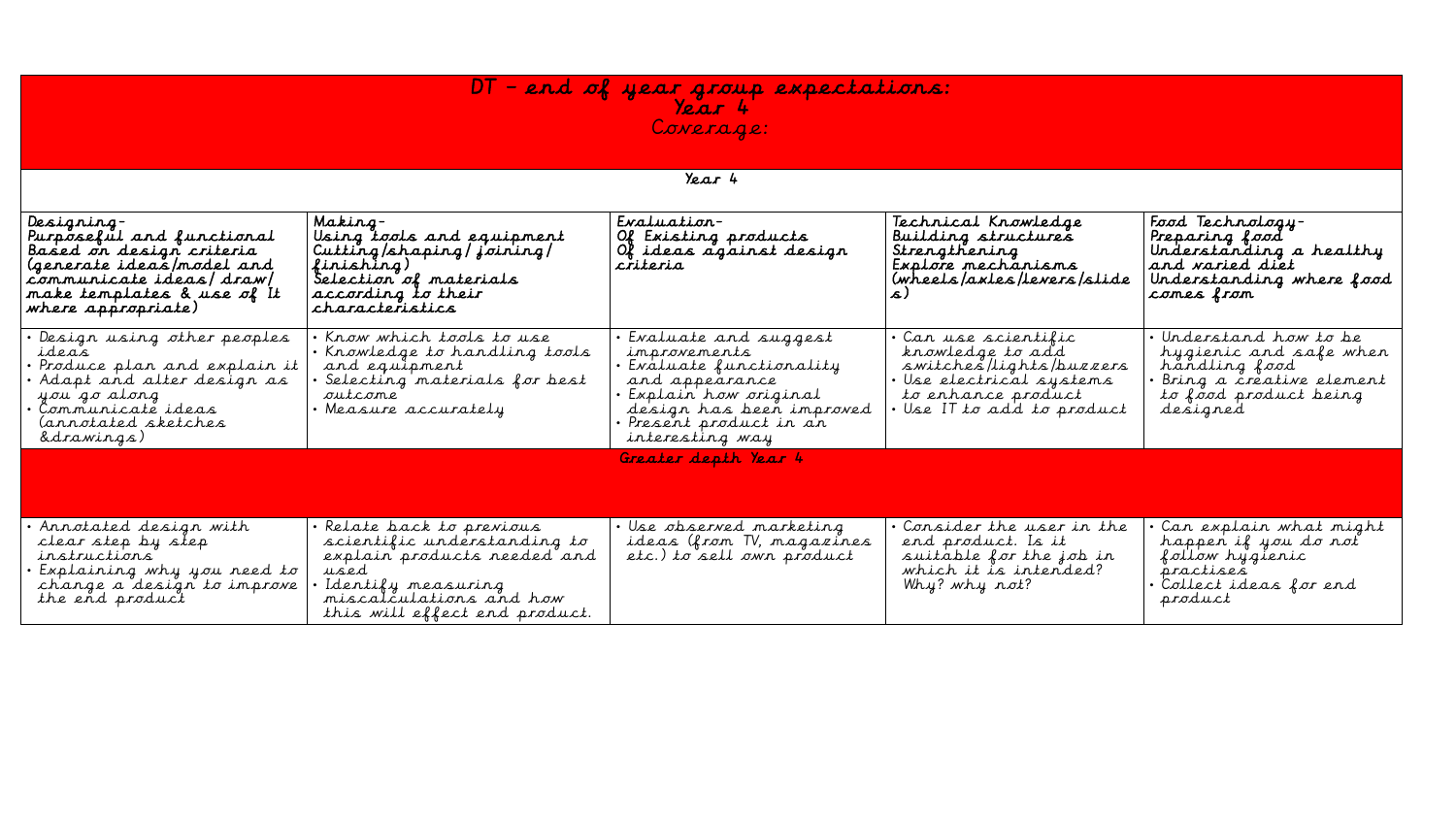DT – end of year group expectations: Year 5 Coverage:

| Year |  |
|------|--|
|      |  |

| Designing-<br>Purposeful and functional<br>Based on design criteria<br>(generate ideas/model and<br>communicate ideas/draw/<br>make templates & use of It<br>where appropriate)                                                             | Making-<br>Using tools and equipment<br>Cutting/shaping/joining/<br>finishing)<br>Selection of materials<br>according to their<br>characteristics           | Evaluation-<br>Of Existing products<br>Of ideas against design<br>cřiteria                                                       | Technical Knowledge<br>Building structures<br>Strengthening<br>Explore mechanisms<br>(wheels/axles/levers/slide                                | Food Technology-<br>Preparing food<br>Understanding a healthy<br>and varied diet<br>Understanding where food<br>comes from                                                 |
|---------------------------------------------------------------------------------------------------------------------------------------------------------------------------------------------------------------------------------------------|-------------------------------------------------------------------------------------------------------------------------------------------------------------|----------------------------------------------------------------------------------------------------------------------------------|------------------------------------------------------------------------------------------------------------------------------------------------|----------------------------------------------------------------------------------------------------------------------------------------------------------------------------|
| Collect information from a<br>range of sources to come<br>up with ideas<br>Produce a detailed step by<br>step plan<br>Explain why the product<br>will appeal to a certain<br>audience<br>Design a product needing<br>pulleys, gears or cams | · Use a range of tools and<br>equipment competently<br>· Make a prototype before final<br>product<br>Make a product that requires<br>pulleys, gears or cams | Look at positive/negative<br>features and suggest<br>alternatives<br>Evaluate looks and<br>function against original<br>criteria | . Link scientific<br>knowledge to gears,<br>pulley, cams in design<br>• Try to use more complex<br>IT to help enhance the<br>quality of design | · Understand hygiene and<br>safety in the kitchen<br>• Know how to prepare a<br>meal (by collecting<br>ingredients first)<br>· Understand seasonal<br>foods and harvesting |
|                                                                                                                                                                                                                                             |                                                                                                                                                             | Greater depth Year 5                                                                                                             |                                                                                                                                                |                                                                                                                                                                            |

| • Consider the resources  | Identify any problems with    | • Create a marketing         | .• Create a detailed plan | • Consider costings when  |
|---------------------------|-------------------------------|------------------------------|---------------------------|---------------------------|
| available before starting | the prototype before starting | Would your<br>auestionnaire. | of design showing         | ' preparing a meal. Where |
| design                    | real design.                  | product appeal and sell?     | relevant scientilic       | is the best place to      |
| Create annotated design   |                               | Who to?                      | forces observed           | shop!                     |
| poard                     |                               |                              |                           |                           |